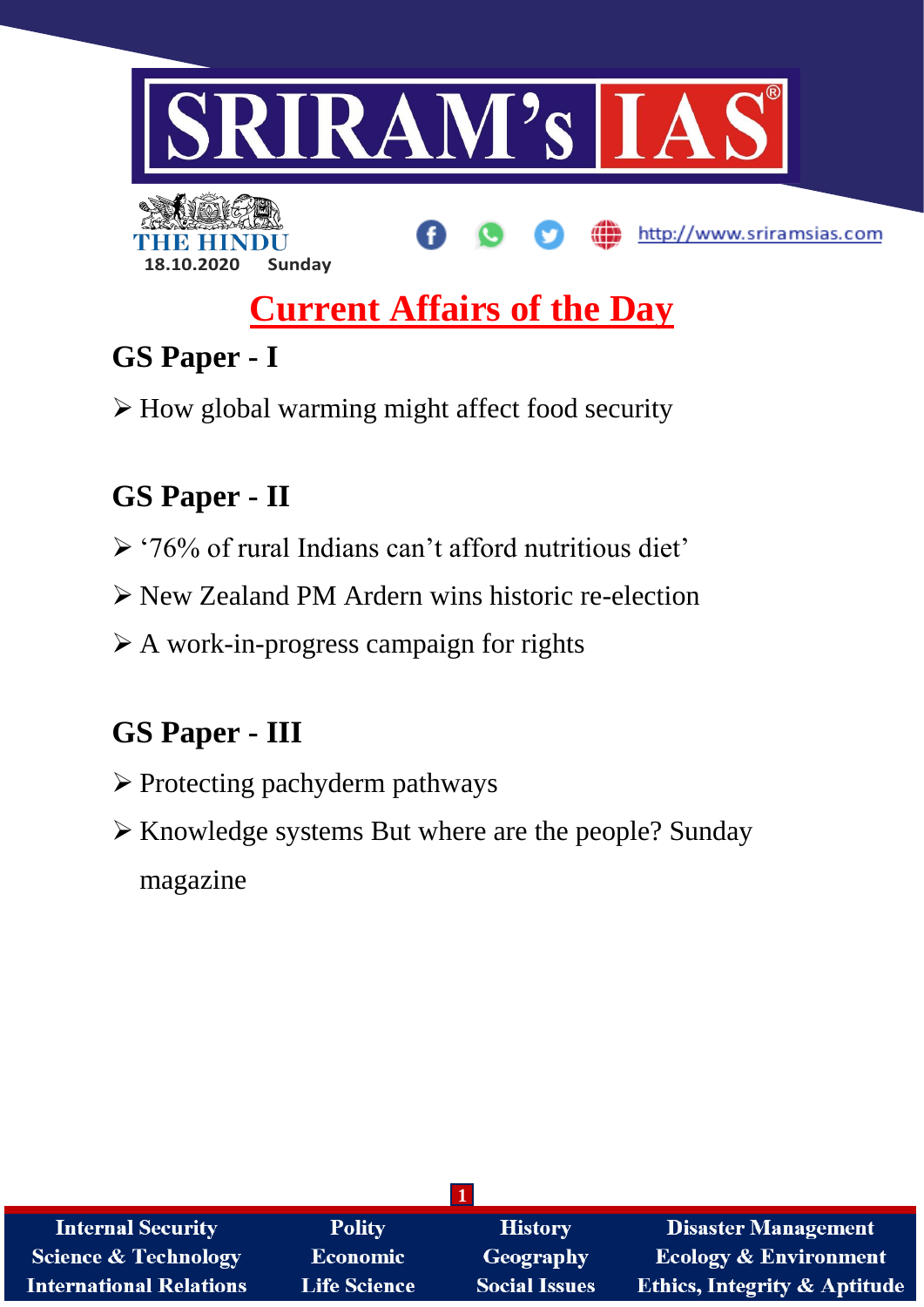

### **'76% of rural Indians can't afford nutritious diet'**

### **GS II: Issues relating to Poverty and Hunger.**

**Bottom Line:** Three out of four rural Indians cannot afford a nutritious diet, according to a paper recently published in the journal Food Policy. Even if they spent their entire income on food, almost two out of three of them would not have the money to pay for the cheapest



possible diet that meets the requirements set by the government's premier nutrition body.

**Ideal Diet:** The National Institute for Nutrition's guidelines for a nutritionally adequate diet call for adult women to eat 330 gm of cereals and 75 gm of pulses a day, along with 300 gm of dairy, 100 gm of fruit, and 300 gm of vegetables, which should include at least 100 gm of dark green leafy vegetables.

#### **Findings**

- 1. The paper titled "Affordability of nutritious diets in rural India".
- 2. The study uses the wages of unskilled workers who make up a larger proportion of the population than industrial workers and includes items such as dairy, fruit and dark green leafy vegetables that are essential as per India's official dietary guidelines.
- 3. Even if they spent all their income on food, 63.3% of the rural population or more than 52 crore Indians would not be able to afford that nutritious meal. These numbers are somewhat speculative, but they do reveal the scale of the dietary affordability problem in rural India: nutritious diets are too expensive, and incomes far too low.
- 4. The study uses the latest available food price and wage information from the National Sample Survey's 2011 dataset.
- 5. The findings are significant in the light of the fact that India performs abysmally on many nutrition indicators even while the country claims to have achieved food security.

| <b>Internal Security</b>        | <b>Polity</b>       | <b>History</b>       | <b>Disaster Management</b>              |  |
|---------------------------------|---------------------|----------------------|-----------------------------------------|--|
| <b>Science &amp; Technology</b> | <b>Economic</b>     | Geography            | <b>Ecology &amp; Environment</b>        |  |
| <b>International Relations</b>  | <b>Life Science</b> | <b>Social Issues</b> | <b>Ethics, Integrity &amp; Aptitude</b> |  |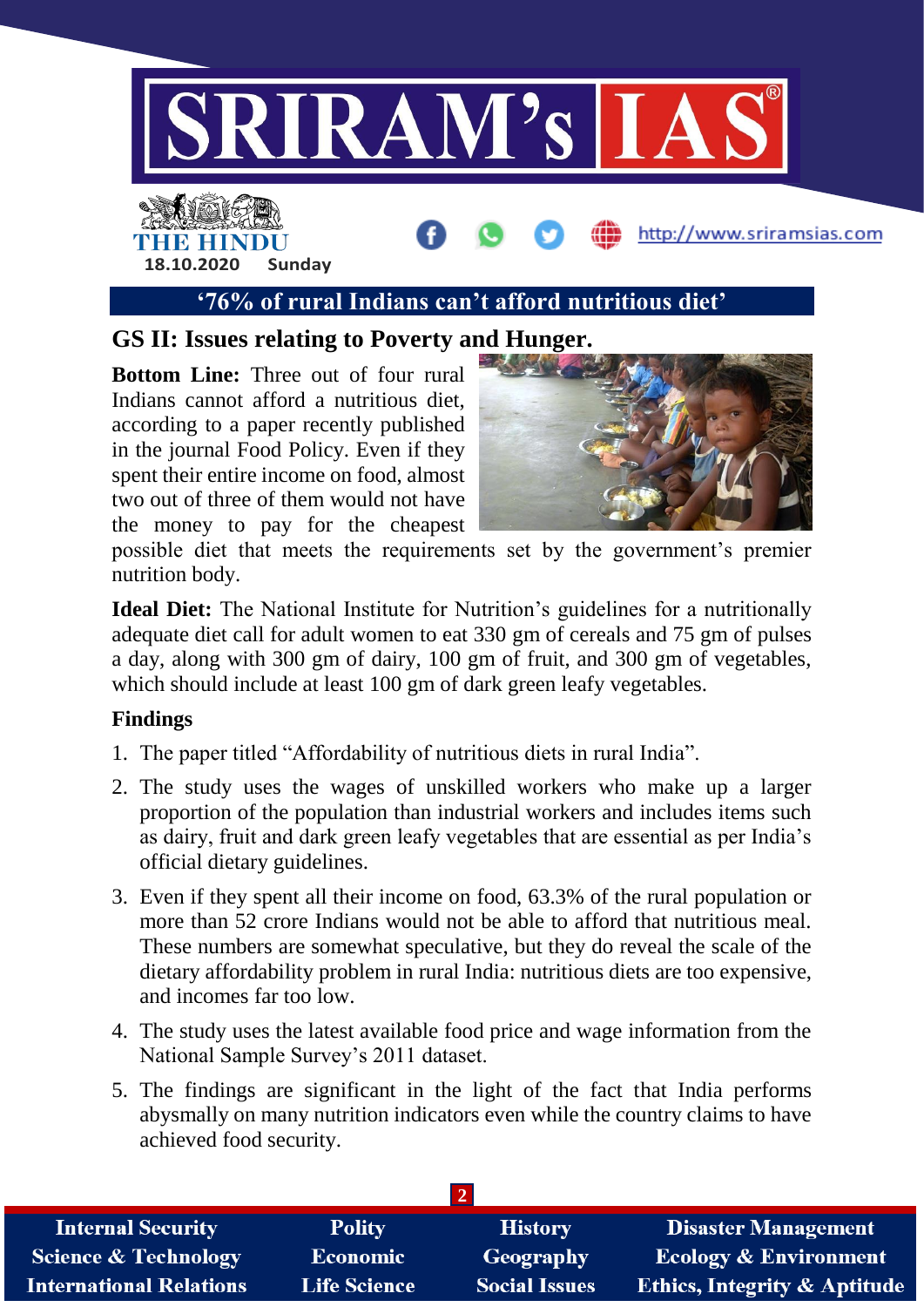

6. The Global Hunger Index 2020 showed that India has the world's highest prevalence of child wasting, reflecting acute undernutrition. On indicators that simply measure calorie intake, India performs relatively better, but they do not account for the nutrition value of those calories.

#### **Key question:**

- 1. Difference between food and nutrition security
- 2. If India has achieved food security as it claims what stops it from achieving nutrition security

### **New Zealand PM Ardern wins historic re-election**

### **GS II: Effect of Policies and Politics of Developed and Developing Countries on India's interests**

Prime Minister Jacinda Ardern delivered the biggest election victory for her centre-left Labour Party in half a century on Saturday as voters rewarded her for a decisive response to the COVID-19 pandemic. The mandate means Ms Ardern, 40, could form the first singleparty government in decades. Labour



was on track to win 64 of the 120 seats in the country's unicameral Parliament, the highest by any party since New Zealand adopted a proportional voting system in 1996.

Ms Ardern, 40, won the top job after the 2017 election when Labour formed an alliance with two other parties. The following year, she became only the second world leader to give birth while in office.

Ms Ardern promised supporters she would build an economy that works for everyone, create jobs, train people, protect the environment and address climate challenges and social inequalities.

#### **Role model**

She became a role model for working mothers around the world, many of whom saw her as a counterpoint to President Donald Trump. She is considered an

| <b>Internal Security</b>        | <b>Polity</b>       | <b>History</b>       | <b>Disaster Management</b>              |  |
|---------------------------------|---------------------|----------------------|-----------------------------------------|--|
| <b>Science &amp; Technology</b> | <b>Economic</b>     | Geography            | <b>Ecology &amp; Environment</b>        |  |
| <b>International Relations</b>  | <b>Life Science</b> | <b>Social Issues</b> | <b>Ethics, Integrity &amp; Aptitude</b> |  |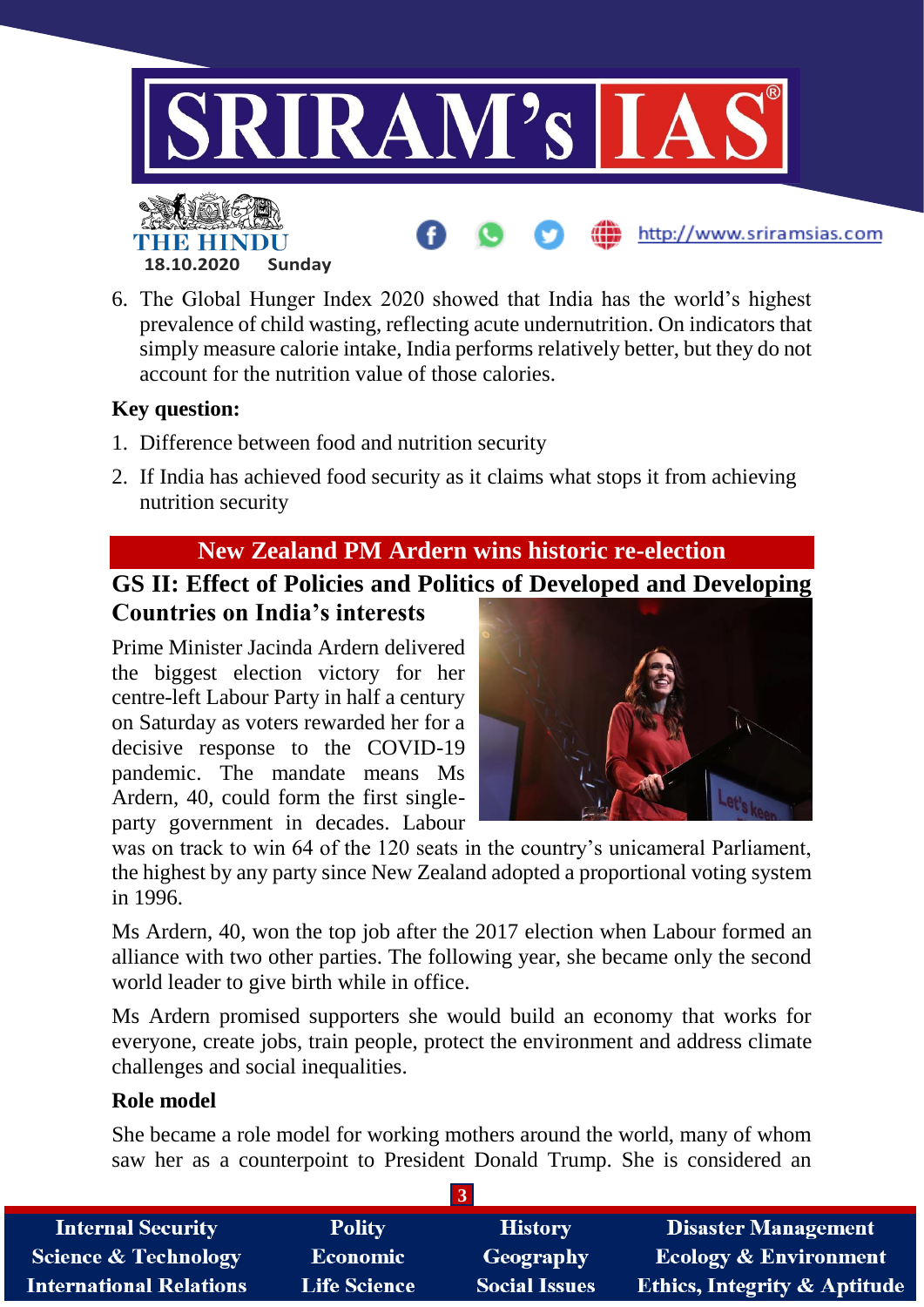

empathetic leader. And she was praised for her handling of last year's attack on two Christchurch mosques when a white supremacist gunned down 51 Muslim worshippers. She moved quickly to pass new laws banning the deadliest types of semi-automatic weapons. Her management of COVID-19 also brought success to her.

Importance: Low number of Women in politics is a persistent issue in India. There is a debate around climate change denying male leaders like Trump and Bolsonaro vs female leaders like Merkel and Arden. Females are considered more sympathetic to climate cause, migrants, violence and terrorism. For instance, Alexandria Ocasio-Cortez (D-NY) in the USA sponsored the New Green Deal which combines Roosevelt's economic approach with modern ideas such as renewable energy and resource efficiency or the Fridays for Future movement of Greta Thunberg.

### **Protecting pachyderm pathways**

### **GS III: Conservation, Environmental Pollution and Degradation, Environmental Impact Assessment.**

Main argument: Elephant corridors are crucial for the survival of giant Nomads who are habitual commuters between distinct habitats for their survival.

### **Highlights**

1. Forest cover is shrinking in this scenario corridors become important for this large nomad



2. Supreme explained earlier, Elephant is keystone species. Their nomadic behaviour is immensely important to the environment. Herds of roaming elephants are landscape artists, they facilitate seed dispersal, provide nutrients to plants and animals, are part of the forest food web and they have an umbrella effect.

| <b>Internal Security</b>        | <b>Polity</b>       | <b>History</b>       | <b>Disaster Management</b>              |
|---------------------------------|---------------------|----------------------|-----------------------------------------|
| <b>Science &amp; Technology</b> | Economic            | Geography            | <b>Ecology &amp; Environment</b>        |
| <b>International Relations</b>  | <b>Life Science</b> | <b>Social Issues</b> | <b>Ethics, Integrity &amp; Aptitude</b> |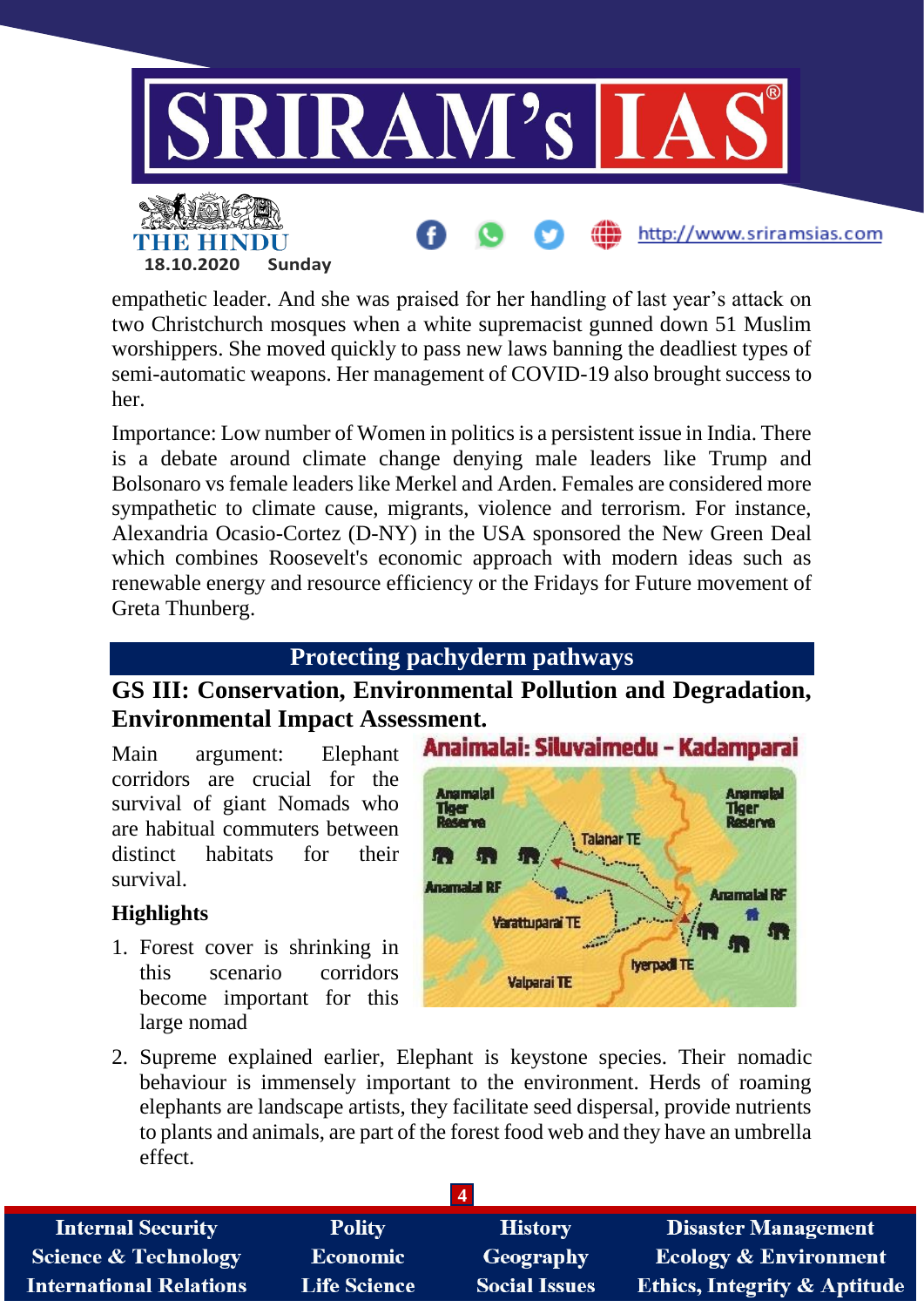

- 3. Also, elephants are genetically coded to breed outside their birth family thus they need to move beyond.
- 4. Strong political will is required to conserve pathways for Elephants across various states.
- 5. India's efforts to curb human-elephant conflict (HEC) remain inadequate without these corridors.
- 6. It's not just the pachyderms that are affected by HEC. Officials say more than 500 people and 100 elephants die each year due to conflict — crop-raiding, unruly behaviour because of habitat loss, etc. Safe corridors can help in this.

#### **Background**

Efforts to address this have been taken. As far back as 1992, the government initiated Project Elephant to facilitate conservation. And, exactly 10 years ago this month, an Elephant Task Force (ETF) was appointed to review conservation efforts. The ETF came out with a report (Gajah — Securing the Future for Elephants in India) full of recommendations, including landscape management to preserve habitats, elephant-specific environmental impact assessments, and establishment of conflict management task forces. It also laid out how India could take the global lead in elephant conservation and facilitate international cooperation.

But, as thorough as these suggestions were, they remain largely unimplemented. The only notable steps taken were the designation of the elephant as a National Heritage Animal.

#### **Way Forward**

- 1. Implement report of the ETF
- 2. Secure Elephant Corridors

#### **Conclusion**

Clearly, a lot more can, and should, be done. Piecemeal initiatives will make little difference; the government must establish a focussed and full-fledged movement to save our elephants. India cannot fail Gajah. The latter's survival and ecological security are linked to our own.

| <b>Internal Security</b>       | <b>Polity</b>       | <b>History</b>       | Disaster Management                     |  |
|--------------------------------|---------------------|----------------------|-----------------------------------------|--|
| Science & Technology           | <b>Economic</b>     | Geography            | <b>Ecology &amp; Environment</b>        |  |
| <b>International Relations</b> | <b>Life Science</b> | <b>Social Issues</b> | <b>Ethics, Integrity &amp; Aptitude</b> |  |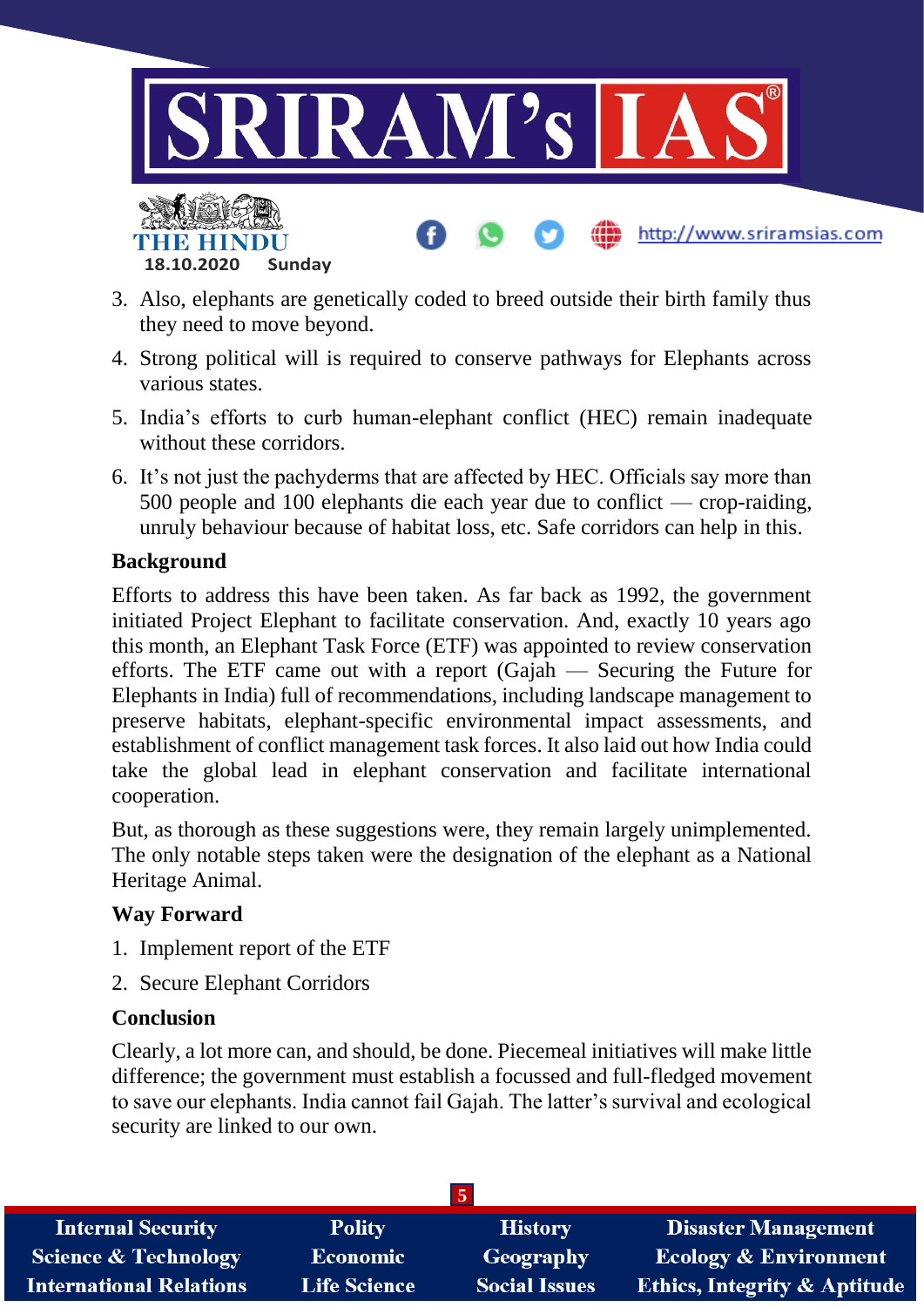

# THE HINDL **18.10.2020 Sunday**

**How global warming might affect Food Security**

**GS I: Important Geophysical phenomena such as earthquakes, Tsunami, Volcanic activity, cyclone etc., geographical features and their location-changes in critical geographical features (including waterbodies and ice-caps) and in flora and fauna and the effects of such changes.**



http://www.sriramsias.com

### **GS II: Issues relating to Poverty and Hunger.**

**Context:** Between the year 1870 (the first industrial revolution) and today, the global temperature has risen by almost 1.2 degrees Celsius. This has come about due to more fossil burning (oil, natural gas, coal), which has also increased the carbon dioxide (CO2) levels from 280 ppm to 400 ppm. This heating has caused glaciers to melt and the sea level to rise. There are changes in the Ocean and landbased production system that threaten global food security.

### **Ocean acidification**

The rise in CO2 levels has also acidified the ocean, leading to weakening the shells and skeletons of animals living in the sea like Corals. Corals themselves are known as the rainforest of the sea providing habitat to 25% of marine Biodiversity. Which is a great source of food security.

On land, the rise in CO2 levels has both positive and negative effects. This being a 'GreenHouse Gas', it traps the Sun's heat from the atmosphere and warms the temperature, aids in the photosynthesis of plants, making them grow more, but at the same time restricts the plant's ability to absorb nitrogen, thus restricting crop growth.

The higher temperatures during the 'growing season' in the tropics and subtropical regions (India and our neighbours, Saharan and Sub-Saharan Africa and parts of South America) will greatly affect crop productivity, and that this would be the 'norm'. Given this double whammy of affecting ocean life and landbased crops, global food security is under threat.

| <b>Internal Security</b>        | <b>Polity</b>       | <b>History</b>       | <b>Disaster Management</b>              |
|---------------------------------|---------------------|----------------------|-----------------------------------------|
| <b>Science &amp; Technology</b> | <b>Economic</b>     | Geography            | <b>Ecology &amp; Environment</b>        |
| <b>International Relations</b>  | <b>Life Science</b> | <b>Social Issues</b> | <b>Ethics, Integrity &amp; Aptitude</b> |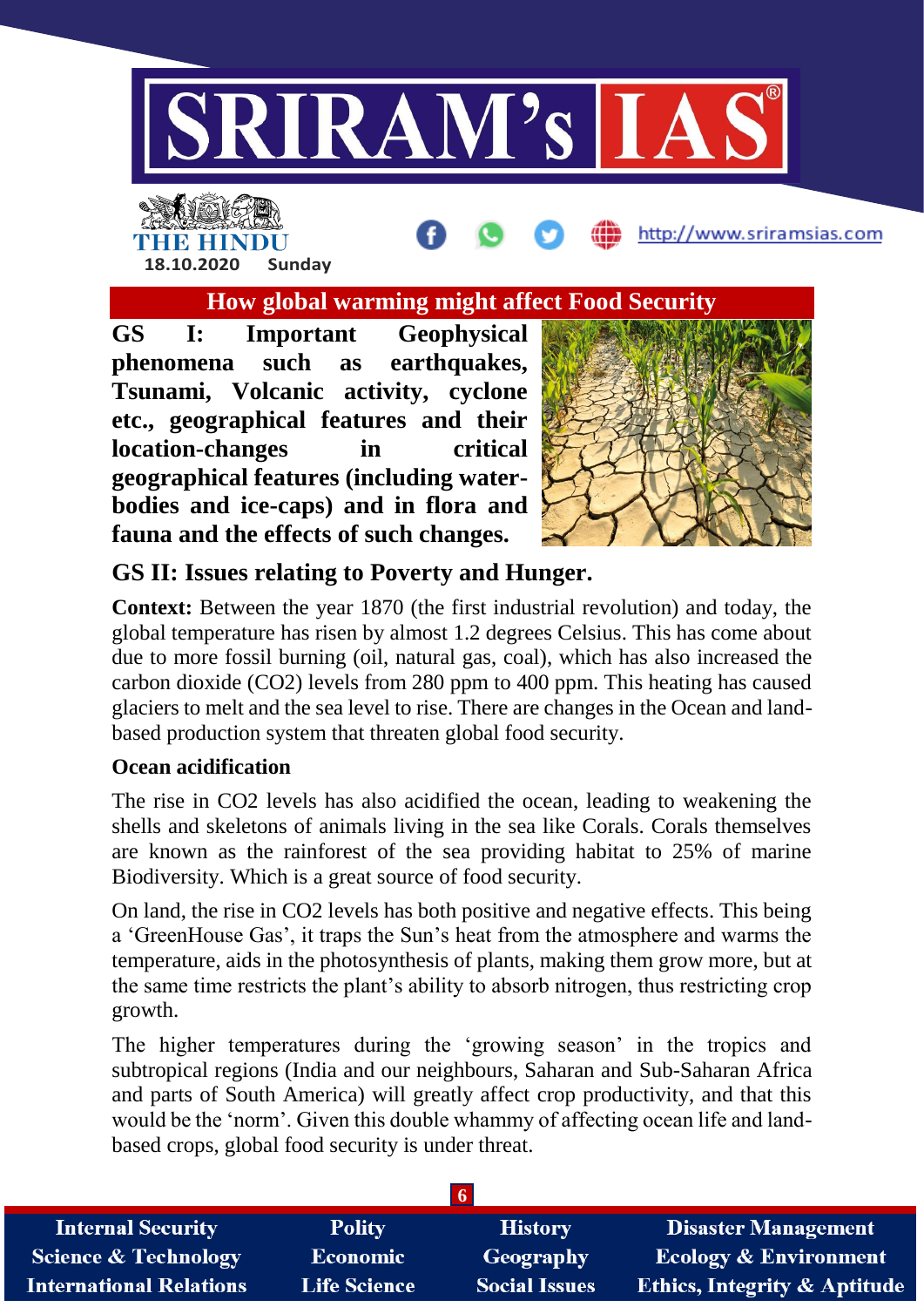

## **A work-in-progress campaign for rights**

### **GS II: Important International institutions, agencies and fora their Structure, Mandate.**

#### **Background about UNHRC**

**18.10.2020 Sunday**

HE HINDI

The UNHRC replaced the UN Commission on Human Rights in 2006 after a vast majority of the UN members endorsed a proposal to create a new institution to promote and protect rights as the old structure faced "credibility



http://www.sriramsias.com

deficit". The council is seen as a central structure in the global human rights architecture, a political body with representatives drawn from the General Assembly.

The Geneva-based council has 47 members serving at any time with elections held to fill up seats every year, based on allocations to regions to ensure geographical representation. It passes non-binding resolutions on human rights issues, besides overseeing the expert investigation of violations in specific countries.

Apart from the council, the UN has also set up a number of treaty-based organisations to monitor compliance with human rights standards and international human rights treaties such as the Human Rights Committee and the Committee on Economic, Social and Cultural Rights.

#### **Two key function**

- 1. The council passes non-binding resolutions on human rights issues through a Universal periodic review of all 193 UN member states
- 2. It also oversees the expert investigation of violations in specific countries
- 3. Human rights breaches that are investigated by the UNHRC across UN member states relate to themes such as freedom of association and assembly, freedom of expression, freedom of belief and religion, women's rights, LGBT rights and the rights of racial and ethnic minorities.

| <b>Internal Security</b>        | <b>Polity</b>       | <b>History</b>       | <b>Disaster Management</b>              |
|---------------------------------|---------------------|----------------------|-----------------------------------------|
| <b>Science &amp; Technology</b> | Economic            | <b>Geography</b>     | <b>Ecology &amp; Environment</b>        |
| <b>International Relations</b>  | <b>Life Science</b> | <b>Social Issues</b> | <b>Ethics, Integrity &amp; Aptitude</b> |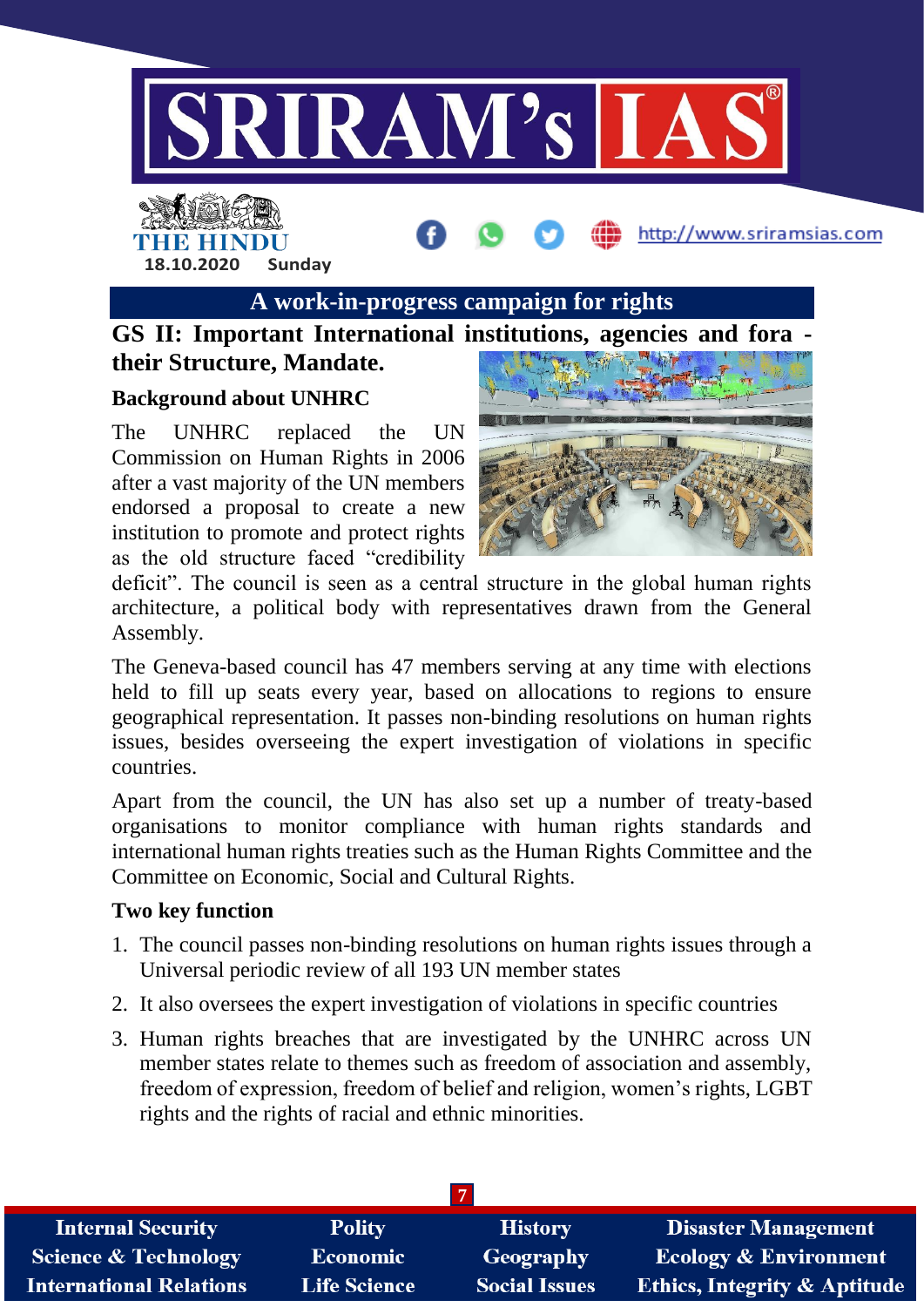

### **Plus Points**

- 1. At one level, the UNHCR's structure drawing a group of nations from the General Assembly through rotation and election via a "one state, one vote" principle — has allowed the organisation to be fairly representative of the General Assembly without special privileges for the more developed Western countries, as is the case with other multilateral institutions such as the IMF or the World Bank.
- 2. The Universal Periodic Review (UPR), which has a national report from the state under review plus a compilation of UN information prepared by the Office of the UN High Commission for Human Rights, also allows for a summary of information from civil society actors.
- 3. Countries such as Israel, Syria, Iran, North Korea, Myanmar, Sudan, Cambodia, Belarus, Burundi and Eritrea have been investigated and strongly condemned by the UNHRC for violating various human rights.
- 4. Sri Lanka, for example, had, in a co-sponsored resolution in 2015, provided commitments to the council to promote reconciliation, accountability and human rights, following the end of the civil war in 2009. The Gotabaya Rajapaksa-led government withdrew the country from those commitments earlier this year.
- 5. In a unanimously passed resolution that was sponsored by African states, the UNHRC in June 2020, ordered a report on "systematic racism" against people of African descent following the murder of the African-American George Floyd in the U.S. India has not been spared from scrutiny either.
- 6. The unique arrangement of representation, review and collaboration (with civil society groups over and above nation-states) has certainly improved the functioning of the UNHRC in comparison with its predecessor Commission. But the challenges remain high. The UNHCR is still a work in progress.

#### **Issues**

1. There has always been an inherent tension between countries from the West that espouse an individualist notion of human rights that lays emphasis on political and civic rights and those from the developing world who have laid greater emphasis on socio-economic and cultural rights (such as Cuba).

| <b>Internal Security</b>        | <b>Polity</b>       | <b>History</b>       | <b>Disaster Management</b>              |  |
|---------------------------------|---------------------|----------------------|-----------------------------------------|--|
| <b>Science &amp; Technology</b> | <b>Economic</b>     | Geography            | <b>Ecology &amp; Environment</b>        |  |
| <b>International Relations</b>  | <b>Life Science</b> | <b>Social Issues</b> | <b>Ethics, Integrity &amp; Aptitude</b> |  |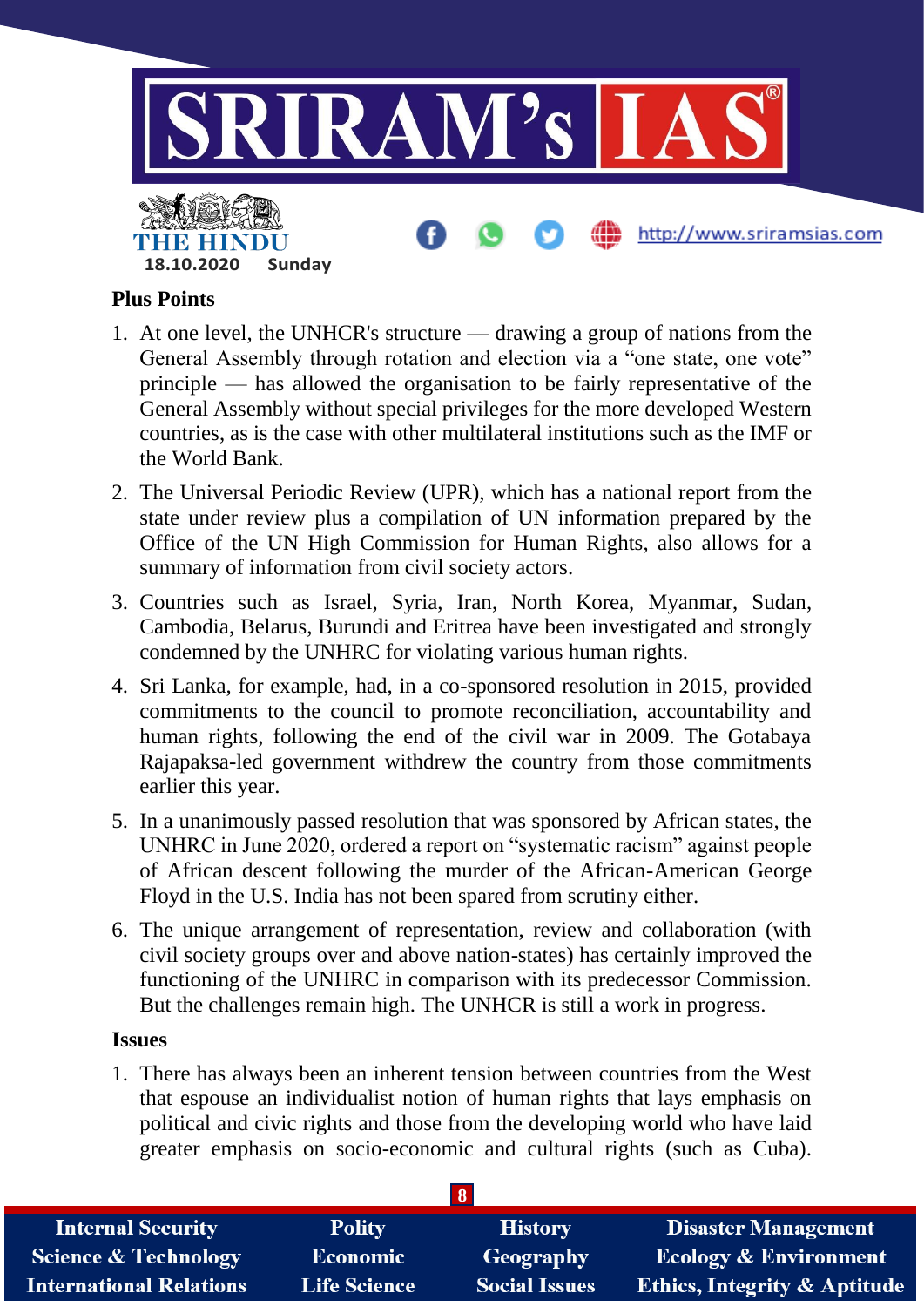

Between these "extremities", there are other rising powers such as Brazil and India who have committed to holding states to account for human rights issues.

- 2. The record of some member-states such as Saudi, China and Russia in the council has also not lived up to the aims and mission of the UNHRC, which has led to critics questioning its relevance.
- 3. Powerful countries such as the U.S. have refused to participate in the Council, with the Trump administration taking the country out of the Council in 2018, years after it was reinstated under President Barack Obama.
- 4. Also, what makes the Council's composition problematic is that several of its members run afoul of its proclaimed aims (for example, the one-party systems of China and Cuba that have a controversial record on freedom of expression or the anti-gay policies of Russia).

### **But where are the people?**

### **GS III: Conservation, Environmental Pollution and Degradation, Environmental Impact Assessment.**

**18.10.2020 Sunday**

**Crux:** The Peoples' Biodiversity Register (PBR) was meant to become the ultimate tool for a people-centric environment impact assessment process. But local communities are

being excluded from the exercise altogether. The task of creating PBR is being outsourced to NGOs and universities in many states and experts of Botany are taking place of local people.

### **Benefits of Local Knowledge of biodiversity**

- 1. Conservation of forest plants, traditional medicine knowledge leading to health and livelihood, this going on for generations
- 2. Legal recognition in the form of PBR gives people confidence, legal protection to local wisdom and way for benefit sharing out of local wisdom.
- 3. Example camel herders know 36 varieties camel eat, many of them have medicinal values which herders have identified and are part of their traditional knowledge.

| <b>Internal Security</b>        | <b>Polity</b>       | <b>History</b>       | <b>Disaster Management</b>              |  |
|---------------------------------|---------------------|----------------------|-----------------------------------------|--|
| <b>Science &amp; Technology</b> | Economic            | Geography            | <b>Ecology &amp; Environment</b>        |  |
| <b>International Relations</b>  | <b>Life Science</b> | <b>Social Issues</b> | <b>Ethics, Integrity &amp; Aptitude</b> |  |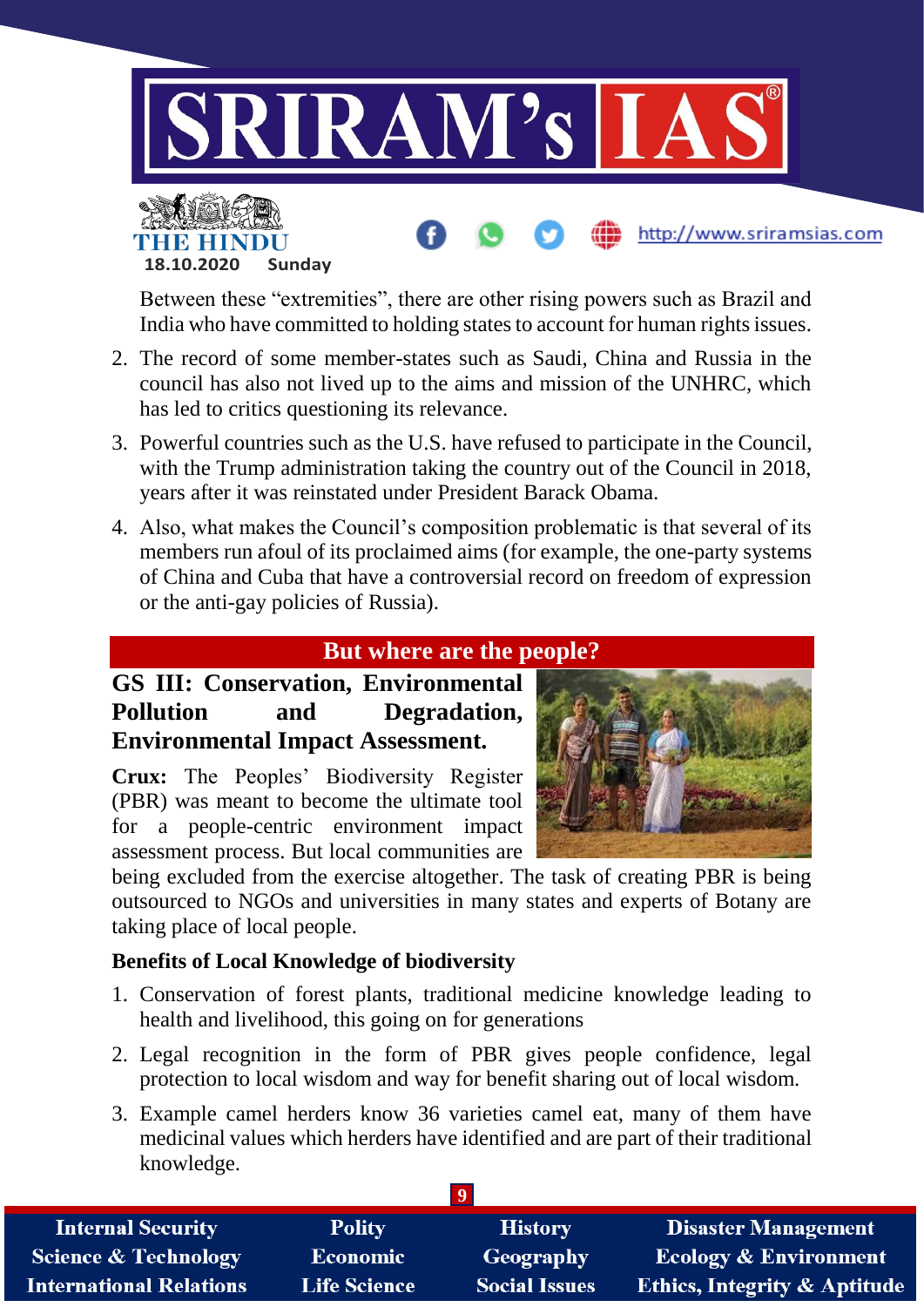

4. Indeed, the only way communities can use these PBRs to control their natural resources; prevent (or get a fair price from) industries coming in to exploit these resources, and contribute overall to conservation is to increase their participation in the process.

#### **The recognition**

Before the Biological Diversity Act (BDA) was passed in 2002, there was no formal recognition of the knowledge that local communities possessed. The 'discovery' of flora and fauna was either the prerogative of the colonial explorer or the modern scientist with a university degree. The traditional knowledge of millions of forest dwellers, fisherfolk, pastoralists and hunting communities about the biodiversity in their backyards was never considered to be on a par with formal research. And if a private company wanted to exploit these natural resources, they were not required to pay the communities that had known about and nurtured them for centuries.

#### **Sharing benefits**

The pathbreaking Act not only supports the conservation and the sustainable use of biological resources, it also promotes an equitable sharing of benefits that come from their use

This law has the potential to revolutionise the rights of communities over the natural resources they live with. The BDA has made it mandatory for every local self-governing institution in rural and urban areas to constitute a Biodiversity Management Committee (BMC) within their area of jurisdiction. Once constituted, the BMC must prepare a Peoples' Biodiversity Register (PBR) in consultation with local people. A PBR comprehensively documents traditional knowledge of local biological resources. The BMC is the custodian of these resources, and any industry that extracts biological resources from these areas has to share part of its revenue with the local community.

### **Implementation deficit and NGT order**

1. By 2016, only 9,700 BMCs had been set up for the 2,70,573 local bodies across the country; compliance was thus a mere 3.58%. And just 1,388 PBRs were completed that year.

| <b>10</b>                       |                     |                      |                                         |  |
|---------------------------------|---------------------|----------------------|-----------------------------------------|--|
| <b>Internal Security</b>        | <b>Polity</b>       | <b>History</b>       | <b>Disaster Management</b>              |  |
| <b>Science &amp; Technology</b> | <b>Economic</b>     | Geography            | <b>Ecology &amp; Environment</b>        |  |
| <b>International Relations</b>  | <b>Life Science</b> | <b>Social Issues</b> | <b>Ethics, Integrity &amp; Aptitude</b> |  |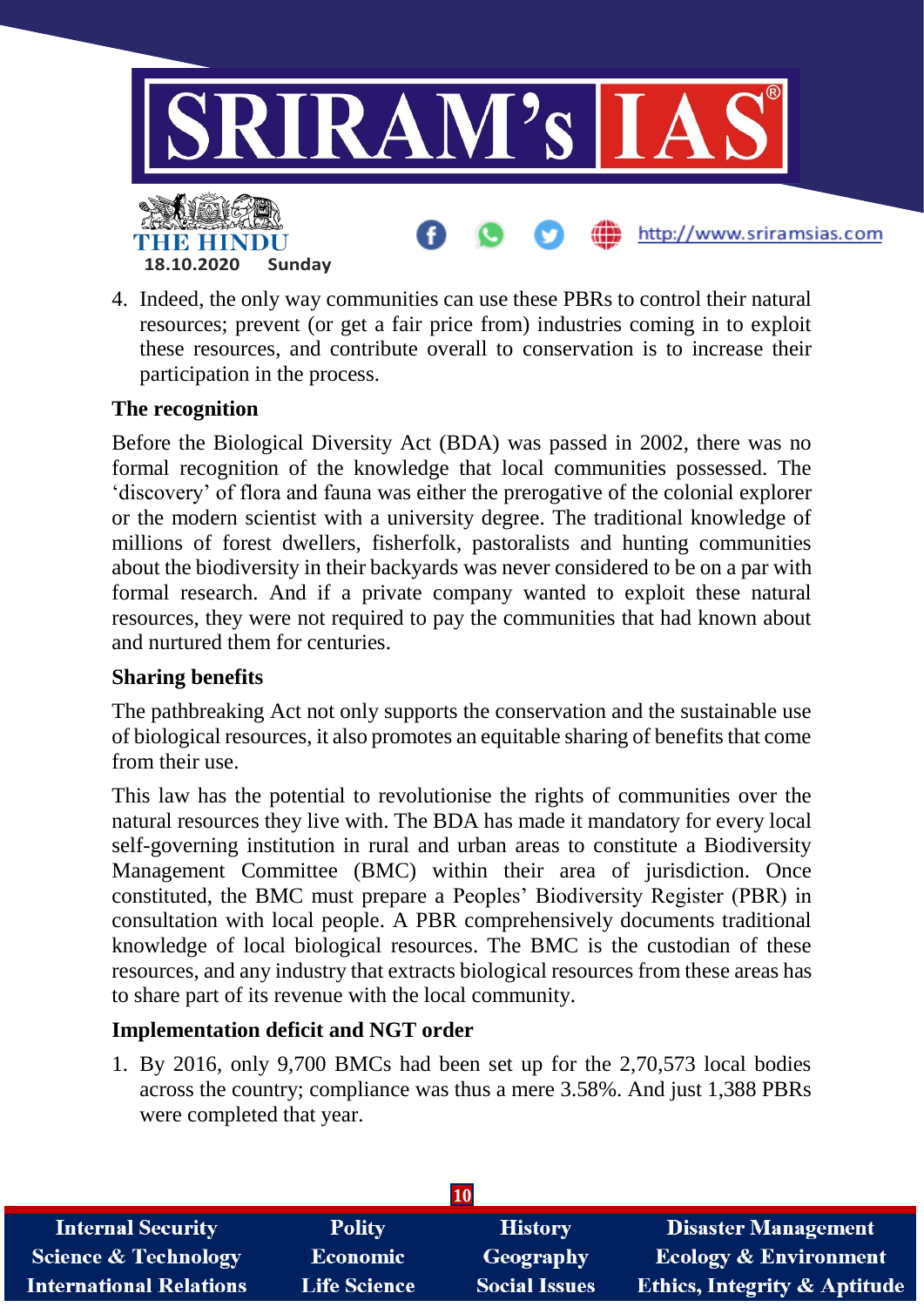

- 2. The NGT directed 100% compliance in the constitution of BMCs and in the creation of PBRs by January 31, 2020.
- 3. That was the game-changer. States began work at a frenetic pace. Today, eight months after the NGT deadline, some 1,90,950 PBRs have been completed or are in various stages of preparation, representing 70% of the country's PBR coverage.
- 4. While the NGT order was quantitative, the quality of the process depended on the people's participation is necessary.

#### **Issues**

- 1. With the lack of funds and a large number of local bodies, the task of setting up BMCs and creating PBRs is an unwieldy exercise.
- 2. So the BMCs were initially formed using the manpower of the State Forest Department. Forest guards were roped in and trained. Then, to record biodiversity, technical experts who specialised in agriculture, botany, animal husbandry and urban biodiversity were brought in.
- 3. In many states, a local NGO was involved in setting up BMCs and preparing PBR. The role of local people has been restricted to that of helping researchers in data collection. And this is not in sync with NBA's guidelines on PBRs. A PBR is more than just a compilation of species. The preparation of PBRs by consultants defeats the whole purpose of having this register. Local people are central to the process; the task cannot be outsourced to a third party.
- 4. Besides this, there are also some communities glaringly missing from the process altogether. Nomadic pastoralists, for instance, and the livestock breeds they have created over centuries. Moving around in the spaces between villages, they are major producers of food without cultivation, while at the same time they conserve and add value to biodiversity. Being nomadic, they are crucial for biodiversity conservation, yet they fall outside the scope of the village BMCs, even of State biodiversity boards.
- 5. Ecologist and scholar Madhav Gadgil laments the lack of community participation and the fact that the PBR is still not being used as a people's tool.

| <b>Internal Security</b>        | <b>Polity</b>       | <b>History</b>       | <b>Disaster Management</b>              |  |
|---------------------------------|---------------------|----------------------|-----------------------------------------|--|
| <b>Science &amp; Technology</b> | <b>Economic</b>     | Geography            | <b>Ecology &amp; Environment</b>        |  |
| <b>International Relations</b>  | <b>Life Science</b> | <b>Social Issues</b> | <b>Ethics, Integrity &amp; Aptitude</b> |  |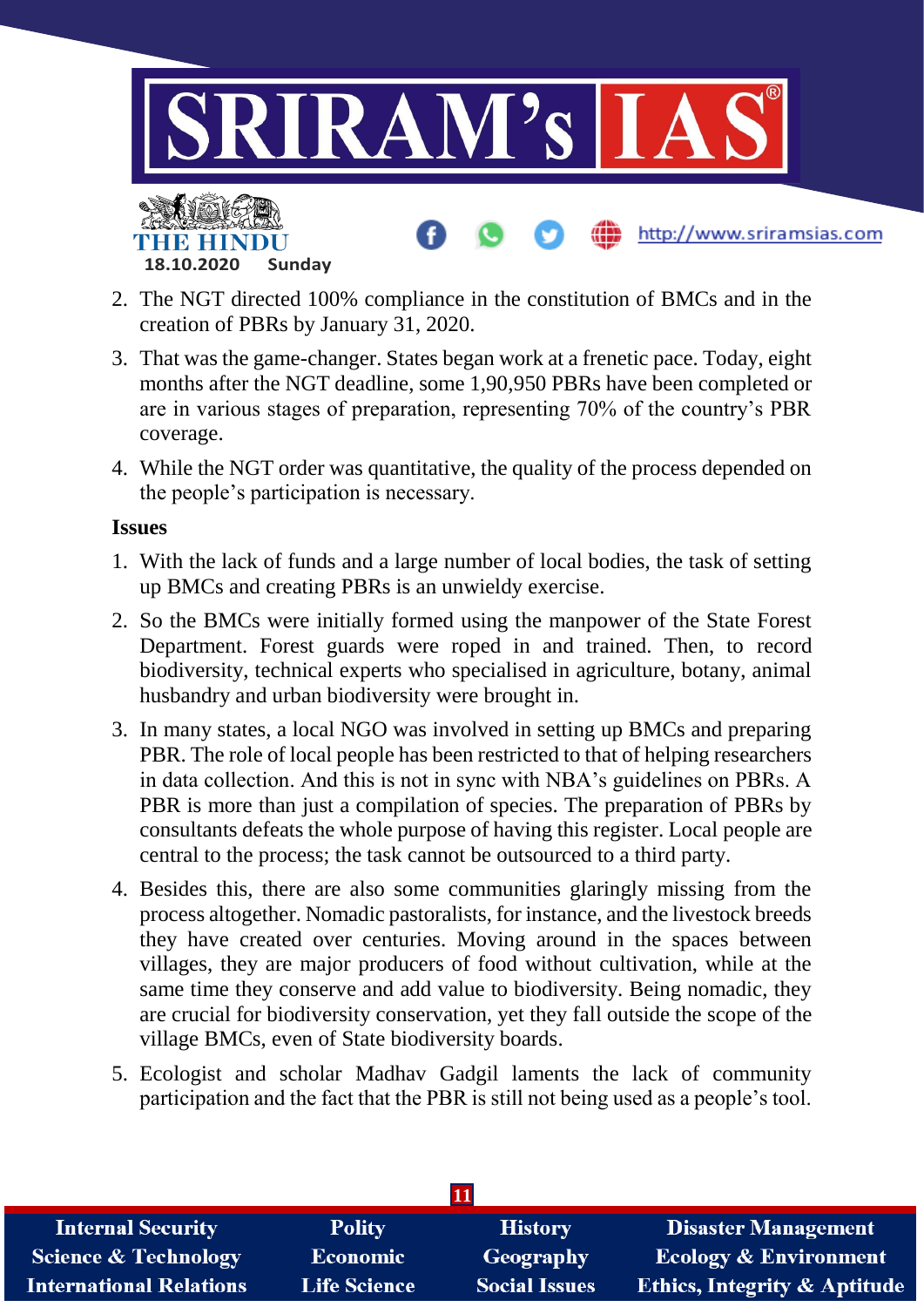

### **Good Examples**

- 1. Look at the instances where handing over control of natural resources to the people has reaped big rewards. The Uttarakhand State Biodiversity Board issued notices to nearly 600 industries — including Dabur and its rival Baba Ramdev's Patanjali — for using natural resources in the hill State without adequately compensating the communities.
- 2. In Kerala, the Eraviperoor Biodiversity Management Committee rejuvenated a tributary of the River Pampa, successfully recovering 13.5 acres of the riverbank. It has also done exemplary work in plastic waste management.
- 3. The BMC in Raipassa village in Tripura has signed an agreement with companies for harvesting broom grass and making sure that the funds are transferred back to the community.

### **The big question of Environment Impact Assessment**

A critical question comes up: Will the NGOs and consultants who helped prepare the biodiversity registers and committees join hands with the communities when it comes to fighting the bigger battles, such as those against mining companies coming in to acquire land or a new dam that submerges their forests. Local knowledge is part of their inheritance when it comes in danger their resistance will be supreme. Universities and consultants may not be willing to go that far.

This is where the true litmus test of the power of the PBRs lies. It has the scope to become the ultimate tool for a people-centric environment impact assessment process that allows communities living next to the resource to remain the real commanders. If implemented with the right degree of people's participation, the PBRs could indeed become a trailblazer on the road to environmental democracy.

#### **Way Forward**

- 1. Involve local people in PBR exercise as mandated, create awareness and empower them.
- 2. Create a dashboard to monitor implementation and for grievance redressal of the local community.
- 3. Invite local community groups to complete PBR.

| $\overline{12}$                 |                     |                      |                                         |  |
|---------------------------------|---------------------|----------------------|-----------------------------------------|--|
| <b>Internal Security</b>        | <b>Polity</b>       | <b>History</b>       | <b>Disaster Management</b>              |  |
| <b>Science &amp; Technology</b> | <b>Economic</b>     | Geography            | <b>Ecology &amp; Environment</b>        |  |
| <b>International Relations</b>  | <b>Life Science</b> | <b>Social Issues</b> | <b>Ethics, Integrity &amp; Aptitude</b> |  |